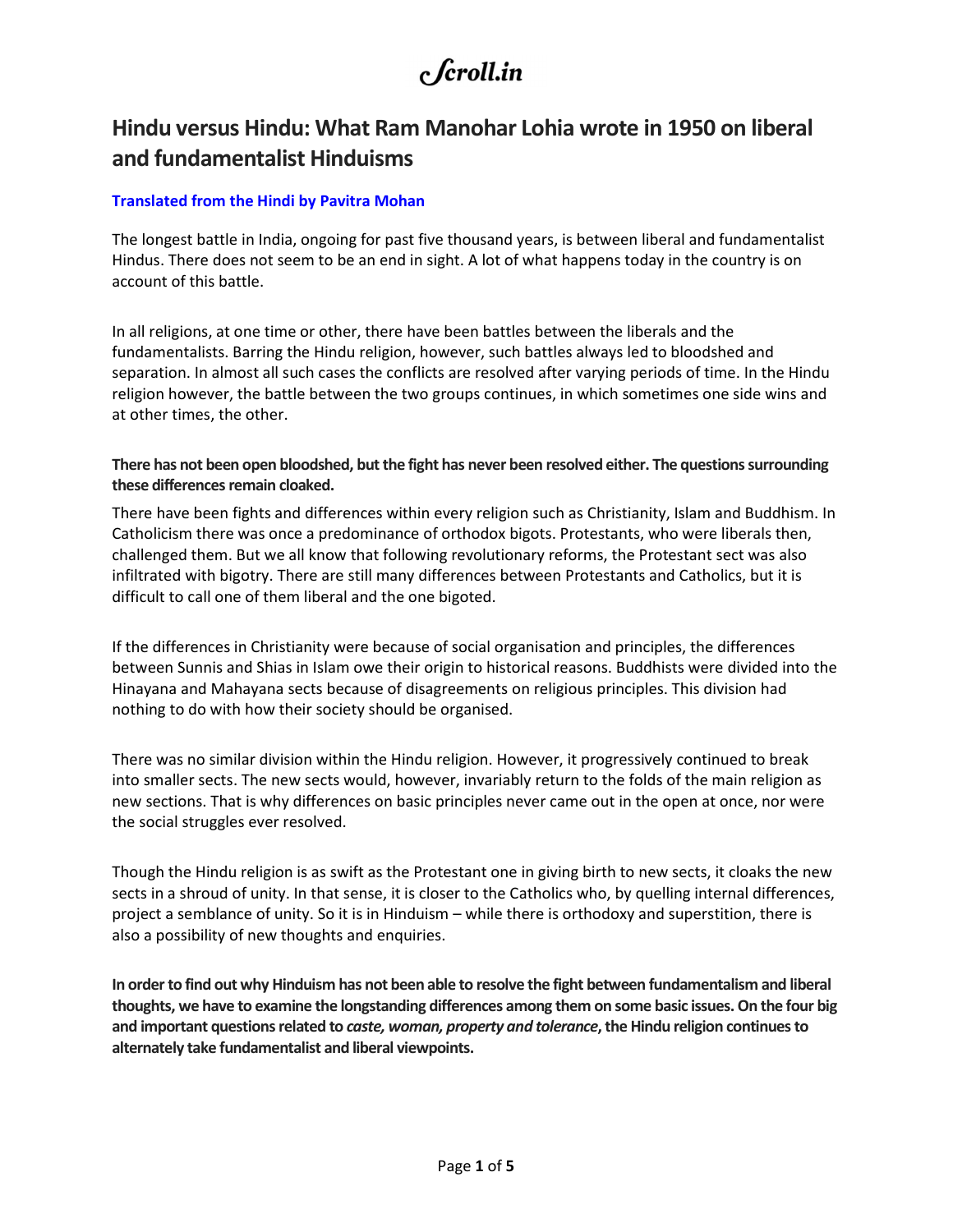Four thousand years ago, or maybe earlier, some Hindus would insert molten lead in the ears of other Hindus because the caste system dictated that Shudras did not have the right to hear the Vedas. Three hundred years ago, Shivaji and his dynasty had to accept that they would always have a Brahmin minister, so that the kings could be crowned in accordance with Hindu rituals.

Two hundred years ago, in the battle of Panipat, which helped the British cement their rule in India, one Hindu king fought with another Hindu king because he, in keeping with his higher caste, wanted to have his army tent stationed on higher land. Some fifteen years ago, a Hindu threw a bomb at Mahatma Gandhi because he was demolishing the caste system. In some areas, even now, a Hindu barber will not shave an "untouchable" Hindu. They may not have any hesitation in working for a non-Hindu, though.

From the form, language and expanse of the ancient literature of India, it appears that the opposition to the caste system happened in two distinct eras. In one era, it took the form of criticism, and in another, of vilification. An effort was made to demolish caste in every form in the Upanishad.

One thing is clear – the golden periods of the Gupta dynasty and Maurya dynasty came after a long period of extensive opposition to the caste system. But the system never ended. In some periods, the shackles are somewhat loosened, in others they are tightened again.

When it comes to the caste system, the liberals and the fundamentalists have coexisted with each other. In the current time of Indian history, there is a dominance of the liberals and the fundamentalists do not have the courage to resist. But bigotry is trying to preserve itself by entering liberal thoughts.

If it is not the right time to talk of castes based on birth, then they try to talk of castes by work. Even if people do not approve of the caste system, they also do not do anything to oppose it. There is also an environment (among the liberals), where their mentality and their rational beliefs do not converge. As an arrangement, the caste system seems to have loosened somewhat, but as a mentality, it persists. There is a strong suspicion that this fight between fundamentalism and liberal thoughts will not be resolved for now.

The second difference between the liberal and fundamentalist Hindus is in how they view women. Modern literature tells us that only a woman knows who her child's father is. Three thousand years ago, Jabala had disclosed that even she did not know who her child's father is. In Indian mythology, her name is mentioned with respect as an evolved woman.

The literature of the liberal age cautions us that we should not try to find the origins of a family because, like the origins of river, there is always some filth there. It further tells us that the rape does not pollute a woman. In any case, she renews herself every month. A woman also has the right to divorce and to property. In the golden periods of the Hindu religion, we see this liberal attitude towards women, while in the fundamentalist periods, women have been considered properties of their husband, father or son.

Women in India at this moment are in a strange situation in which there is liberalism as well as bigotry. There are other parts of the world where it is easy for a woman to achieve a respectful position, but to get equal rights within the family and in marriage are difficult. I have read papers that argue against a woman's right to inherit property on the logic that she may fall in love with a person of another religion and may change her religion.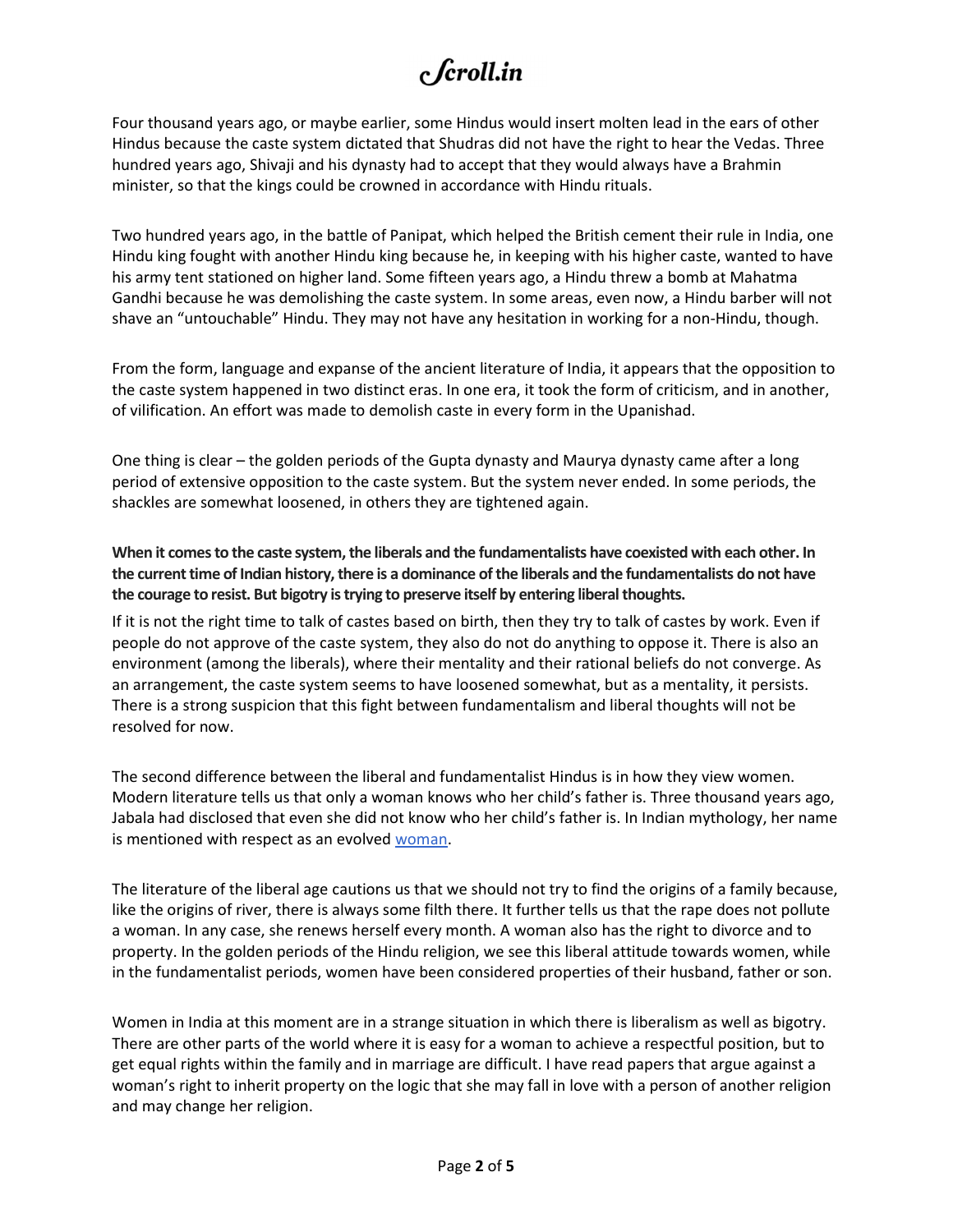Till the time there is a difference between men and women's rights in relation to marriage and property, legally, socially and in mentality, the bigotry will never end. This desire to see a woman as a goddess who should never get off her pedestal induces suspicious and unnecessary thoughts even among liberalminded people. Till the time Hindus do not accept the woman as an equal human being, liberalism and bigotry will continue to coexist.

Hinduism propounds the philosophy of non-attachment to material goods and property, which makes it really liberal. However, the fundamentalist describes the principle of karma in a way that ascribes a high value to power, wealth and birth. The question of whether property should be owned individually or collectively is a recent one. However, in the form of attachment or detachment to property and the arrangement for possession of property, this question has always been alive in the Hindu mind. As with other questions, this question of attachment or detachment to possessions and property has not been concluded. One or the other viewpoint gets primacy in turn, depending on the time and the person.

#### It is commonly accepted that tolerance is a special characteristic of Hinduism. This is not true; though open bloodshed has been largely desisted. The Hindu orthodoxy has always tried to create a semblance of unity by oppressing the non-dominant sects and beliefs, but it has not been successful.

Such an effort at suppression was largely considered childish. Since the principle and practice of tolerance in Hindus was largely applied to its own sects, when faced with differences, the tolerance predominated over use of power. However, this principle of tolerance is different from the European principle of tolerance, which, in Voltaire's words, meant being ready to fight for the right of the opposition to express their own views, even when you do not agree with their viewpoints.

As opposed to this, in the Hindu religion, the basis of tolerance lies in accepting that various viewpoints can be right, depending on the context and time and place. The liberal Hindu is not willing to judge what is right or desirable, he does not want uniformity, he wants unity in diversity, which till recently has helped to thread different sects in one garland. So his tolerance is based on the premise that one should not interfere in someone else's life because of the belief that differing viewpoints can manifest truth in different ways, they may not be wrong.

On the other hand, fundamentalist Hindus have tried to forge unity based on uniformity. They have never been successful. Behind their efforts probably lay the clamour for stability and power, but the results of their actions were always adverse. I do not know of any period in Indian history when fundamentalist Hindus could bring unity, stability or prosperity. Whenever there was stability and unity, there was a predominance of Hindu liberals in terms of caste, women, property and tolerance.

#### Whenever there has been a predominance of fundamentalism, the country has been divided politically and socially. I cannot say that whenever the country was divided, there was a predominance of Hindu fundamentalism, but I can say with certainty that whenever the country was united, there was a predominance of liberal values in the Hindu mind.

To unify India, the efforts of Indian people and Mahatma Gandhi have been successful, albeit partially. There is no denying that the liberal streams of the past five thousand years have strengthened these efforts of unification. However, the immediate source of these efforts – whether it is the illustrious tradition of Kabir, Chaitanya and other sages, or the legacy of more recent religious-political leaders such as Raja Ram Mohan Roy and the rebel maulvis of Faizabad – is not clear. And then the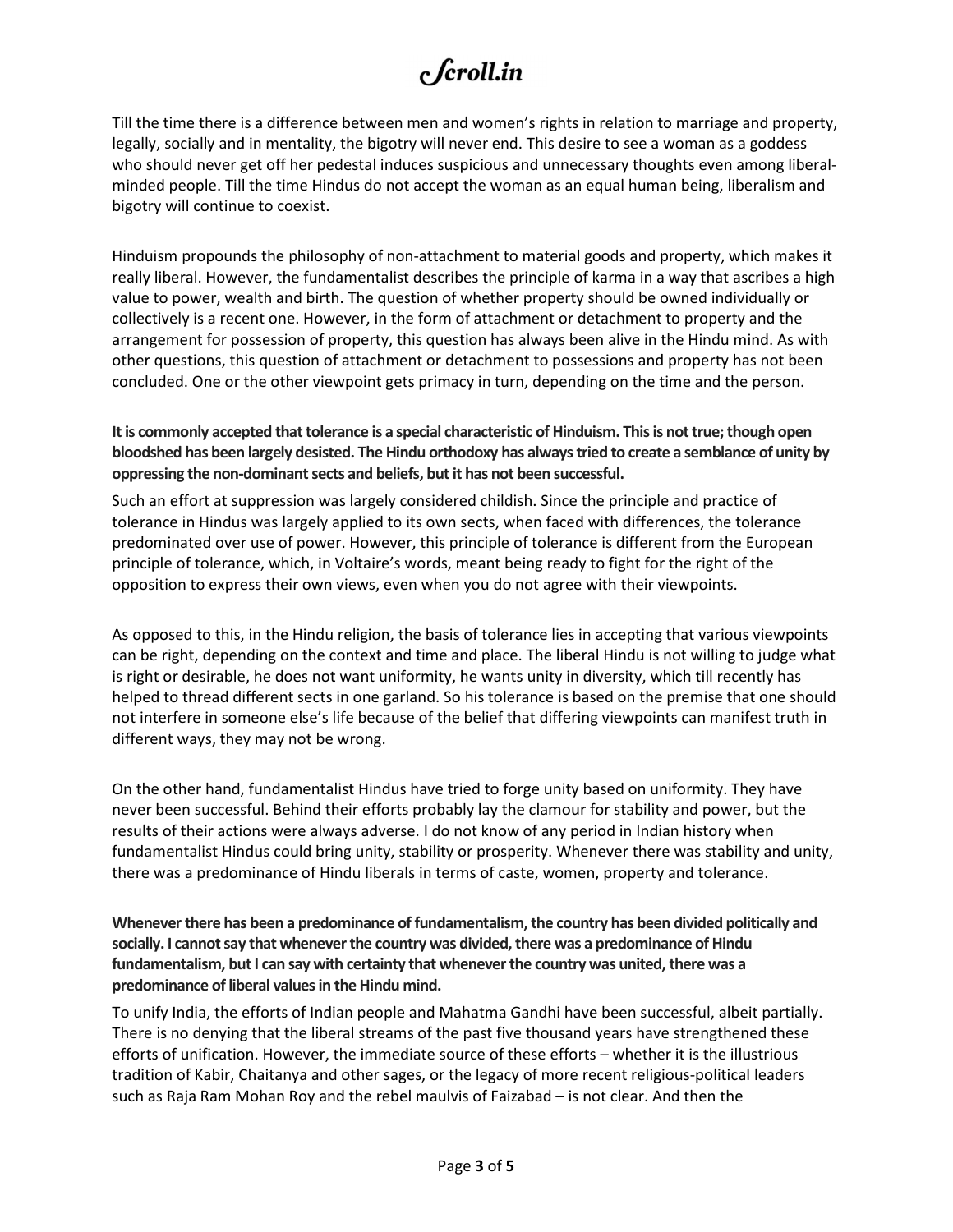fundamentalist streams of the last five thousand years are also weakening these unification efforts. One thing is clear though: if these fundamentalist streams fail this time, they will not raise their heads again.

Only liberalism can bring unity in India. India is an old and a big country. No power other than human desire can bring unity here. By its very nature, fundamentalist Hindutva cannot give birth to such a desire. Liberal Hindutva can, as it has, several times in the past.

The Hindu religion, in a narrow sense, is not a religion of politics, principles or organisation. However, in the political history of the country, the big efforts at unification have been inspired by it, and it has also been the medium of such efforts. In the Hindu religion, the big fight between fundamentalism and liberalism can also be considered the fight between the forces of fragmentation and unification of the country.

The fight between fundamentalist and liberal Hinduism is cloaked in the question of what the attitude towards Muslims should be. However, we should not forget for a moment that this is only a superficial issue: the deeper issues which have not been resolved are more decisive.

The assassination of Mahatma Gandhi was not so much a result of a conflict between Muslims and Hindus as it was the outcome of a war between liberal and fundamentalist forces within Hinduism. No Hindu before Gandhi had inflicted such deep wounds on fundamentalist forces with respect to their attitude towards caste, women, property and tolerance. So the whole poison that led to such an attack was accumulating.

There was an earlier attempt on Mahatma Gandhi's life. At that time, there was a clear motive of preserving the caste system, and thus protecting the Hindu religion. On the surface, this last and successful attempt at killing him looked like an attempt at protecting Hinduism from Islam. However, any student of history would have no doubt that this was a big gamble that the losing fundamentalist forces wagered to win against liberalism.

Gandhi's assassin represented the fundamentalist element which always lives inside a Hindu mind, sometimes dormant, sometimes manifest; in some minds inactive, in others, alert. When the pages of history see Gandhi's assassination as one more incident in the longer war between fundamentalist and liberal Hinduism, and incriminates those who were angered by his acts against the caste system and in favour of women, against property and in favour of tolerance, the inaction and indolence of the Hindu religion may end.

Today the fight between liberalism and fundamentalism has taken the form of a fight between Hindus and Muslims. No Hindu can be tolerant towards Muslims unless he also raises his voice against caste and property, and for rights of women.

The fight between liberalism and fundamentalism has reached its most complex stage, and maybe it is close to an end. If fundamentalists win the battle, they will divide the nation, not only along the lines of Hindus and Muslims, but also along castes and regions. Only liberal Hindus can maintain and sustain a united state. The fight of five thousand years has come to a stage where as a state and political collective, the existence of the people relies on the victory of liberalism over fundamentalism.